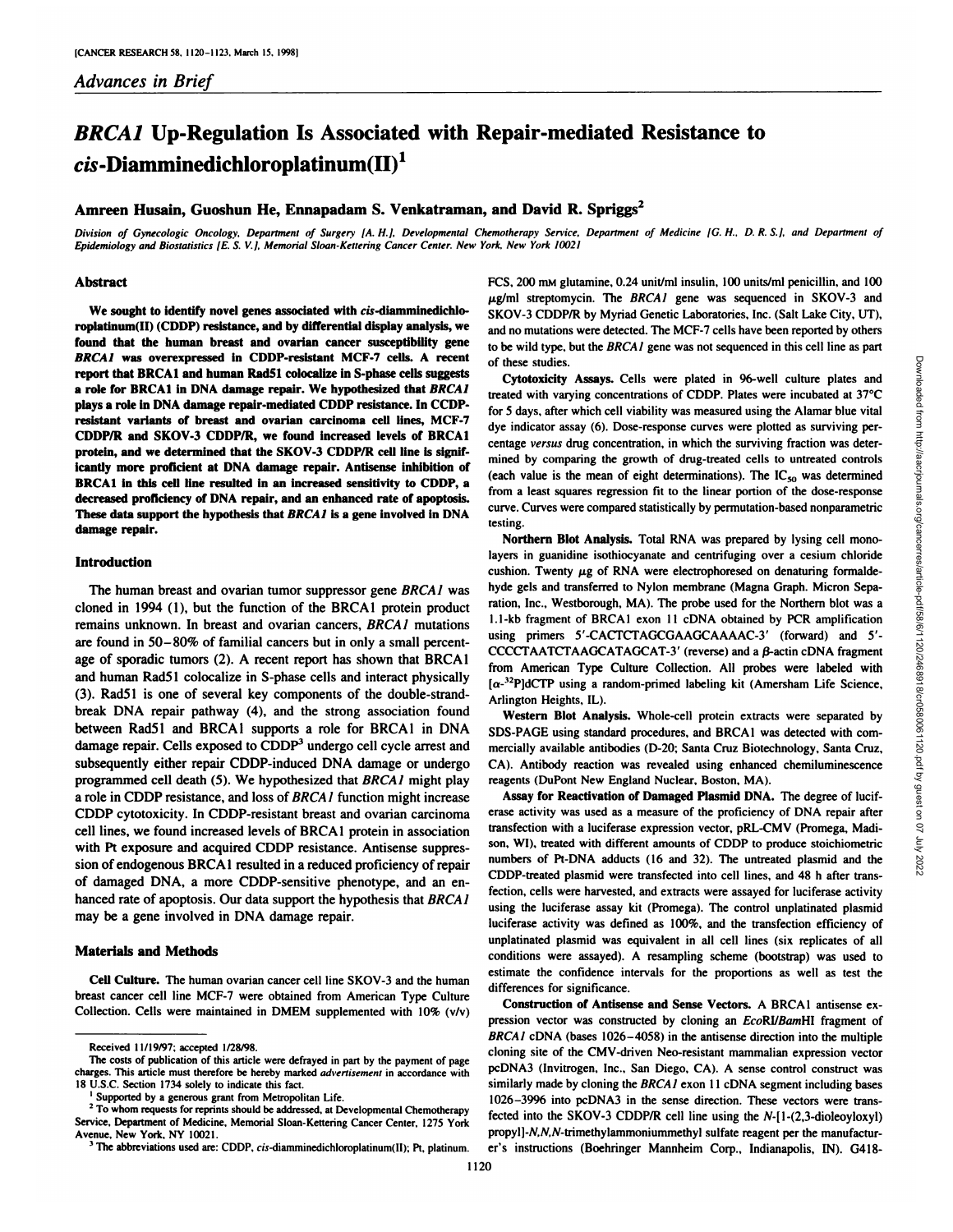

Fig. 1. Northern blot analysis of total RNA extracted from SKOV-3 and SKOV-3 CDDP/R cells probed with <sup>32</sup>P-labeled BRCA1 exon 11 cDNA shows increased mRNA levels in the CDDP-resistant cell line  $(P < 0.01)$ . The membrane was reprobed with <sup>32</sup>P-labeled *ß*-actin probe to demonstrate equal loading. The density of bands was quantified using Adobe Photoshop software and normalized to the density of the actin bands, and statistical significance was determined by paired  $t$  test.

resistant colonies were selected and screened by Western blot for suppression of endogenous BRCA1 protein.

**Assessment of Apoptosis. Apoptosis was measured as described previ** ously (7) by quantitative fluorescence microscopy of nuclear changes induced by apoptosis determined by bis-benzimide trihydrochloride (Hoechst 33258) staining of nuclear chromatin. Four hundred cells were counted and scored for the incidence of apoptotic chromatin condensation (done in triplicate). Statis tical analysis was by Wilcoxon test.

## **Results and Discussion**

uning of nuclear chromain. Four nundred cells were counted and scored for<br>e incidence of apoptotic chromatin condensation (done in triplicate). Statis-<br>al analysis was by Wilcoxon test.<br>**Esults and Discussion**<br>We examined CDDP resistance through differential display studies on the human breast cancer cell line MCF-7 and an acquired CDDP-resistant subline, MCF-7 CDDP/R. A number of differentially expressed se quences were identified in this analysis, and one of the sequences found to be increased in the resistant cell line was homologous with published 3' sequences of BRCA1.<sup>4</sup> We investigated the function of BRCAI in CDDP resistance using ovarian carcinoma cell line SKOV-3 and breast carcinoma cell line MCF-7. Variants with ac quired resistance to CDDP of the SKOV-3 and MCF-7 cell lines were developed in our laboratory by stepwise exposure to increasing con centrations of CDDP (SKOV-3 CDDP/R and MCF-7 CDDP/R). The  $IC_{50}$ , as measured by the Alamar blue vital dye indicator assay, are 6-fold and 3.4-fold higher, respectively, for the CDDP-resistant sublines (Table 1). The doubling times of the resistant cell lines differ by less than 10% from those of the parental lines, and the cell cycle distribution of the parental and resistant cell lines is similar.

It was necessary to confirm that the increase in BRCAI sequences identified by differential display and the increased levels of BRCAI



Pt-DNA ADDUCTS

Fig. 2. A. CDDP resistance is associated with increased expression of BRCAI protein as seen by Western blot analysis of BRCAI protein in SKOV-3 CDDP/R and MCF-7 CDDP/R resistant cell lines as compared to the parental cell lines SKOV-3 and MCF-7 (P < 0.01 ). The density of bands was quantified using Adobe Photoshop software and normalized to the density of the actin bands, and statistical significance was determined by paired  $t$  test.  $B$ , acute exposure to CDDP results in a transient increase in BRCA 1 protein levels as seen by Western immunoblot of whole-cell extracts from SKOV-3 cells. After exposure to cytotoxic concen trations of CDDP, BRCA1 levels peak at 24 h  $(P < 0.01)$ . The density of bands was quantified using Adobe Photoshop software and normalized to the density of the actin bands, and statistical significance was determined by paired  $t$  test.  $C$ , CDDP resistance is associated with an increased proficiency of DNA repair as measured by reactivation of a platinated luciferaseexpressing plasmid, pRL-CMV. The CDDP-resistant cell line SKOV-3 CDDP/R has an increased capacity for repair of plasmid DNA with 16 and 32 Pt-DNA adducts/plasmid as compared to the parental SKOV-3 ( $P < 0.01$ ).

<sup>4</sup> Unpublished data.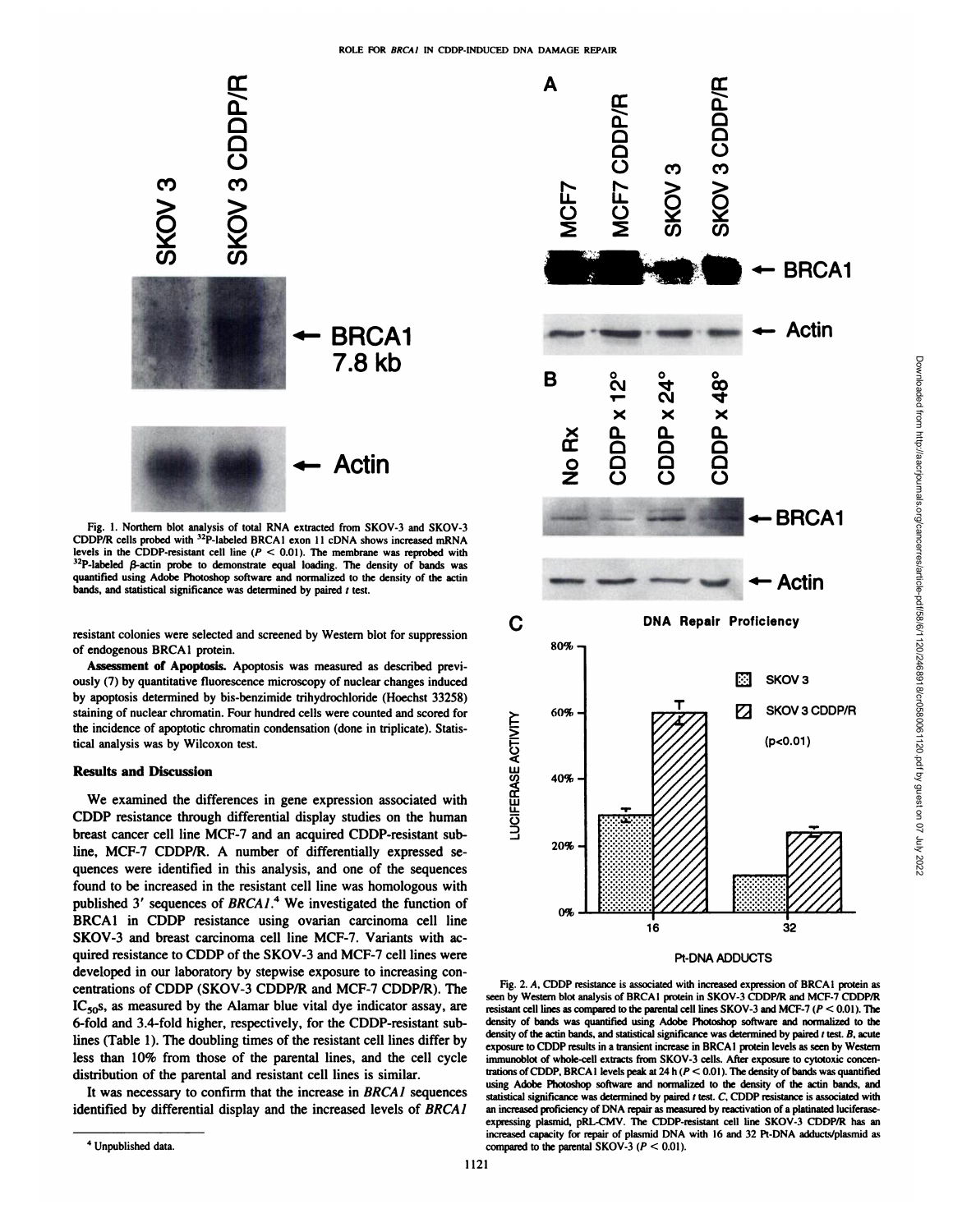| Table 1 Cytotoxicity of CDDP in the cell lines studied                              |  |
|-------------------------------------------------------------------------------------|--|
| $IC_{50}$ of CDDP in the parental and CDDP-resistant variants of the SKOV 3 and MCF |  |
| 7 cell lines.                                                                       |  |

|           | SKOV-3 | <b>SKOV-3 CDDP/R</b> | $MCF-7$ | <b>MCF-7 CDDP/R</b> |
|-----------|--------|----------------------|---------|---------------------|
| $IC_{50}$ | 5 им   | $30 \mu$ M           | μм      | щM                  |

mRNA as seen on Northern blot analysis (Fig. 1) were associated with increased protein production. Western immunoblot analysis of wholecell protein extract using BRCA1 antibody (D-20; Santa Cruz Bio technology) showed increased levels of full-size BRCA1 protein (Fig. 2A) in resistant cell lines SKOV-3 CDDP/R and MCF-7 CDDP/R as compared to parental cell lines SKOV-3 and MCF-7. Thus, it seems that the BKCAI gene is transcribed and translated to a significantly greater degree in tumor cells with acquired CDDP resistance.

Because chronic exposure to CDDP increased BRCA1 expression, the effect of acute CDDP treatment on BRCA1 protein levels in the SKOV-3 cells was also examined. Cells were treated with cytotoxic concentrations of CDDP (20  $\mu$ M), and Western blot analysis was performed on whole-cell extracts obtained at multiple time points after CDDP treatment. In the SKOV-3 cells. BRCA1 protein levels peak after 24 h of treatment and decline by 48 h (Fig.  $2B$ ); in the SKOV-3 CDDP/R cells, no further increase above the already ele vated basal level of BRCA1 was noted (data not shown). In the SKOV-3 cells, CDDP treatment causes an arrest in  $G_2$  that peaks at 48 h from exposure (8). BRCA1 expression has been determined to<br>occur maximally in late  $G_1$  before the phase of increased DNA<br>synthesis in S phase (9). The increased BRCA1 protein level corre-<br>lates temporally with a pe occur maximally in late  $G_1$  before the phase of increased DNA synthesis in S phase (9). The increased BRCA1 protein level corre lates temporally with a period of increased DNA repair that occurs after CDDP-induced DNA damage (10).

In studies of mouse leukemia L1210 cells resistant to CDDP, both repair of genomic intrastrand cross-links and platinated plasmid DNA were increased in the CDDP-resistant L1210 cells (11, 12). The capacity for repair of DNA damage in SKOV-3 cells was assayed by using a plasmid reactivation assay. The luciferase activity in extracts from SKOV-3 CDDP/R transfected with plasmid having 16 Pt-DNA adducts was 60.4% of control, whereas in the SKOV-3 parental cell line, it was only 29.1% of control, and with 32 Pt-DNA adducts, the reactivation rate of the luciferase vector was 24.5% in the CDDPresistant cell line as compared to  $11.7\%$  ( $P < 0.01$ ; Fig 2C). The implication is that the SKOV-3 cell line with acquired CDDP resist ance is significantly more proficient at repairing an equal number of Pt-DNA adducts than the parental cell line.

To assess the effect of BRCA1 protein expression on CDDP cytotoxicity, an expression vector containing a segment of BRCAI exon 11 cDNA cloned in both the sense and antisense directions was stably transfected into the SKOV-3 CDDP/R cell line. Colonies were se lected, and a decrease in endogenous BRCA1 protein was confirmed in the antisense transfectants by Western blot analysis (Fig. 3A). The two cell lines thus established were SKOV-3 CDDP/R<sup>AS</sup> and SKOV-3 CDDP/Rsense

The proficiency of DNA repair was compared in these transfected cell lines by using the plasmid reactivation assay. When the BRCA1 antisense-expressing cell line SKOV-3 CDDP/R<sup>AS</sup> was transfected with the platinated luciferase expression vector having 16 and 32 Pt-DNA adducts, it was found to be markedly less proficient at repairing damaged plasmid DNA (Fig. 3B). In the SKOV-3 CDDP/ R<sup>AS</sup>, luciferase activity was 57% of control as compared to 75% in the SKOV-3 CDDP/R<sup>sense</sup>. This represents a significant ( $P < 0.01$ ) decrease in the proficiency of DNA damage repair when BRCA 1 protein is suppressed in the SKOV-3 CDDP/R cells.

CDDP-induced DNA damage is cytotoxic and leads to the induction of programmed cell death (5). Cytotoxicity assays using these cell lines



Fig. 3. Suppression of BRCA1 by cloning an antisense construct into the SKOV-3 CDDP/R cell line results in: A. decreased protein expression as measured by Western immunoblot analysis of the SKOV-3 CDDP/R<sup>AS</sup> cell line; B. decreased proficiency of DNA repair in the SKOV-3 CDDP/R<sup>AS</sup> cells in comparison to the control SKOV-3 CDDP/R<sup>iense</sup> cells as measured by reactivation of a DNA-damaged luciferase-expressing plasmid (P < 0.01); and C, an increased rate of CDDP-induced apoptosis as measured by<br>quantitative fluorescence microscopy in the SKOV-3 CDDP/R<sup>AS</sup> cells compared to the<br>SKOV-3 CDDP/R<sup>+en+e</sup> cells (P = 0.02).